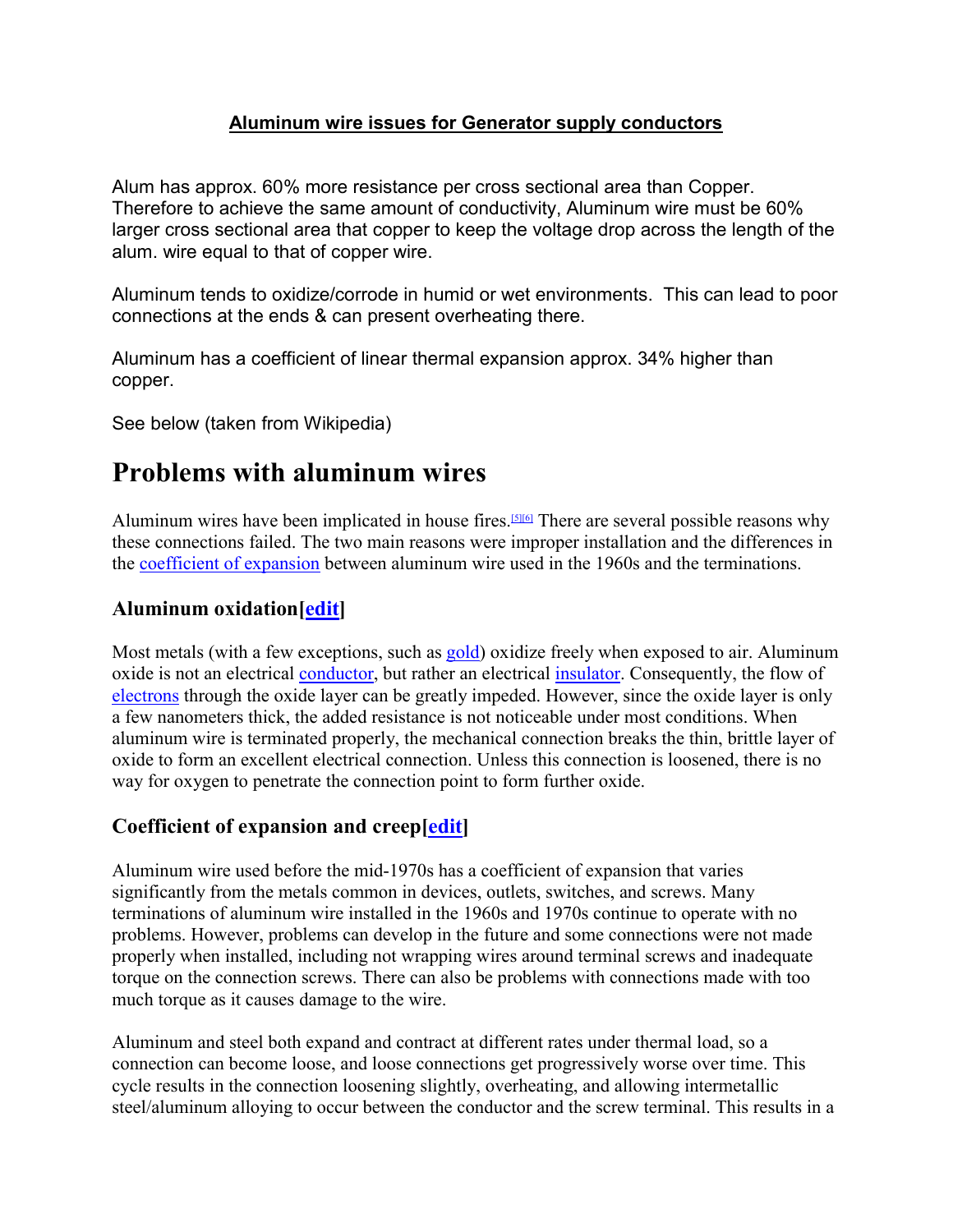high-resistance junction, leading to additional overheating. Although many believe that oxidation was the issue, studies have shown<sup>[*citation needed*] that oxidation was not significant in these cases. The</sup> problems related to aluminum wire are typically associated with older pre-1970s solid wire smaller than No. 8 AWG, as the properties of that wire result in significantly more expansion and contraction than modern day AA-8000 series aluminum wire. Older solid aluminum wire also had problems with a property called *creep*, which made the wire permanently deform or relax over time under load.

Aluminum wire smaller than No. 8 AWG is typically not used in new house wiring, but larger stranded aluminum wires are fairly common in much of North America. The larger size stranded aluminum wires don't have the same historical problems as solid aluminum wires, and most common terminations for larger sizes are dual-rated lugs made of an aluminum alloy. Proper termination of larger stranded aluminum wiring is considered safe, since long-term installations have proven its reliability. Larger aluminum wire is often used in residential applications for services and large branch circuit loads such as ranges and air-conditioning units.

# Joining aluminum and copper wires



Terminals joining aluminum wires to copper wires



Result improperly joined aluminum and copper wires in old USSR apartments, done by qualified electrician

Another issue is the joining of aluminum wire to copper wire. As aluminum and copper are dissimilar metals, galvanic corrosion can occur in the presence of an electrolyte and these connections can become unstable over time.